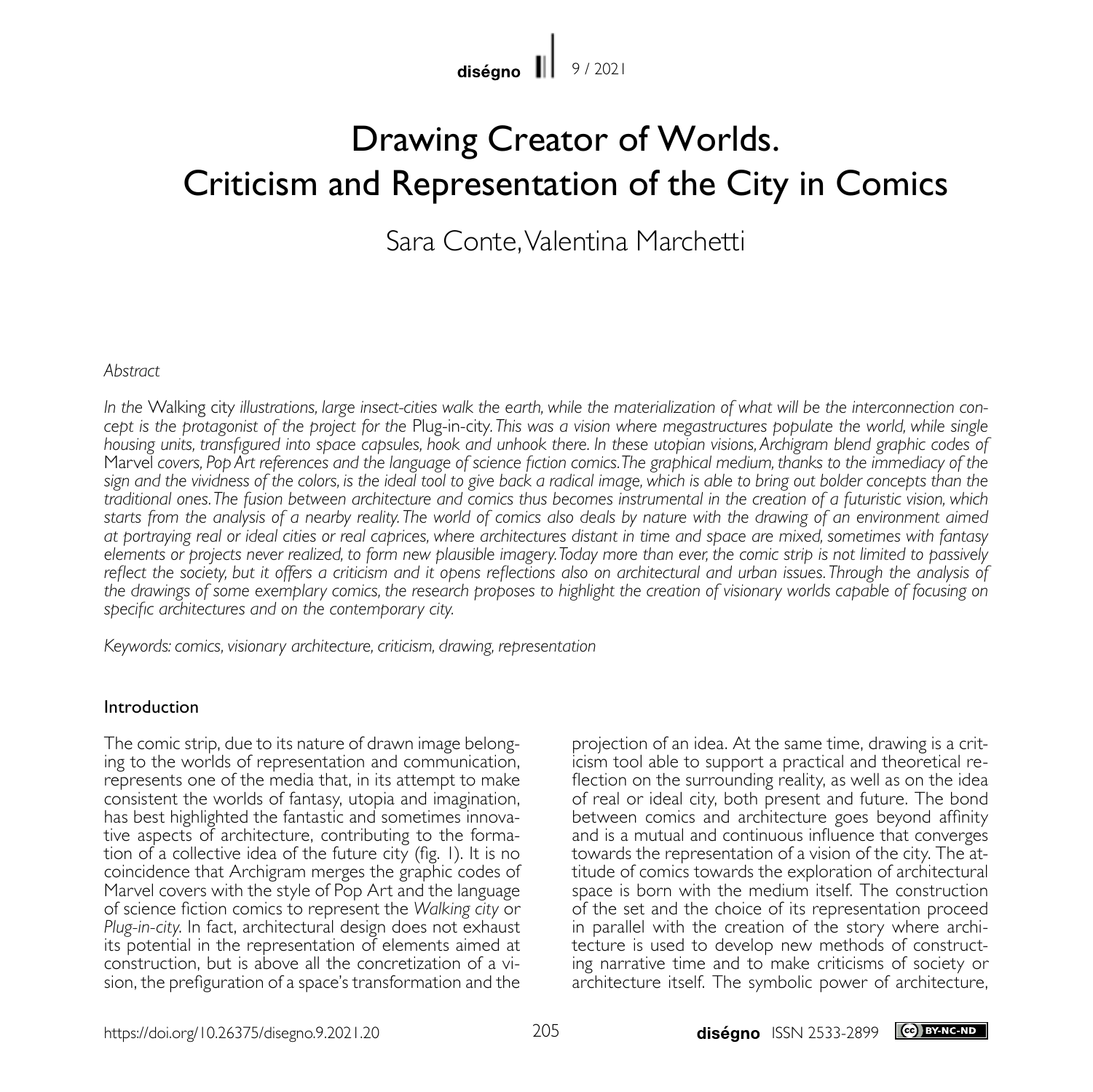portrayed or involved in storytelling, allows readers to identify urban background scenarios or to involve them in fantastic worlds, arousing wonder or fear in them [Conte, Marchetti 2020]. In fact, as Enki Bilal points out, "Cinema by definition shows everything that happens, while literature requires the reader to imagine everything. Comics mix these two aspects" [Gravett 2014] thus giving more importance to drawing or words, the comics provide complete imaginaries and at the same time they stimulate the creation of mental images which are added to the visual narrative. On an iconographic and symbolic level, the comic strip makes recurring references to the idea of the ideal city and to the imagery of utopias. In fact, it is possible to connect Sant'Elia's drawings to the Neo Tokyo portrayed by Otomo in *Akira*, passing through the set designs of Friz Lang's masterpiece*, Metropolis,* in which Erich Kettelhut's contribution is undeniable. The references are not only formal: in the comics of the beginning of the 20th century, such as *Little Nemo in the Slumberland* or *Yellow Kid,* the city becomes with its skyscrapers an urban signal with a symbolic and alienating effect. Thanks also to the role assumed in the strips, the city began to enter the collective imagination, and was later deepened in American productions from *Flash Gordon* to the su- perhero metropolis, up to Frank Miller's *Sin City* (fig. 2). At the dawn of the twentieth century, in fact, the city, its spaces, its social dynamics and the urgency of narrating a rising class and its problems are some of the fundamental elements on which a critical imaginary of the city and its current or future transformations is being formed.<br>In Contratto con Dio (1978), Eisner starts from an imaginary degraded neighborhood to draw the real New York through the typical characteristics of the buildings, alleys and architectural elements that make it recognizable.

Meanwhile in Europe, starting from the 60', authors such as Moebius were looking for a total graphic freedom by expanding their architectural settings towards parallel universes. These imaginary worlds, the offspring of moon landings and space missions, are proposed as architectures in which one could live and portrayed in decomposed and freer pages. Series such as *Valérian* by Christin and Mèziéres or *Les Naufrgés du temps* by Forest and Gillon or the first albums by Moebius and Druillet show a positivist attitude towards the future and a freedom that is expressed in the definition of scenarios, objects, shapes and colors. With the end of positivism, the emergence of other types of worlds increased. Examples are the ones



*Fig. 1. Capriccio realized with images from Biomega by Tsutomu Nihei, Abara by Tsutomu Nihei and Batman. Death by design by Chip Kidd and Dave Taylor (designed by authors).*

proposed by the duo Schuiten-Peeters who, in their Belgian-French saga *Le Città Oscure*, describe imaginary megalopolises where fantasies and references to existing places make up a universe in continuous expansion. In this universe, the cities, poised between utopia and reality like Italo Calvino's *Le Città Invisibili*, are the undisputed pestions and utopian visions of every era, *Le Città Oscure* becomes a reflection of reality in a not far future. In Japan, the homeland of the metabolist utopia, manga settings reflect the difficult balance between tradition, traces of the past and extreme innovation. In the stories of Katsuhiro Otomo, of which *Akira* represents one of the most interesting examples, metropolises are prophesied as the product of an apocalyptic future capable of erasing every trace or link with the past. Moreover, the mangaka Tsutomu Nihei imagines cyberpunk worlds where mega-structures, totally hybridized with nature, create multiple, simultaneous, and infinite spaces that seem to respond to the rules of a non-Euclidean geometry.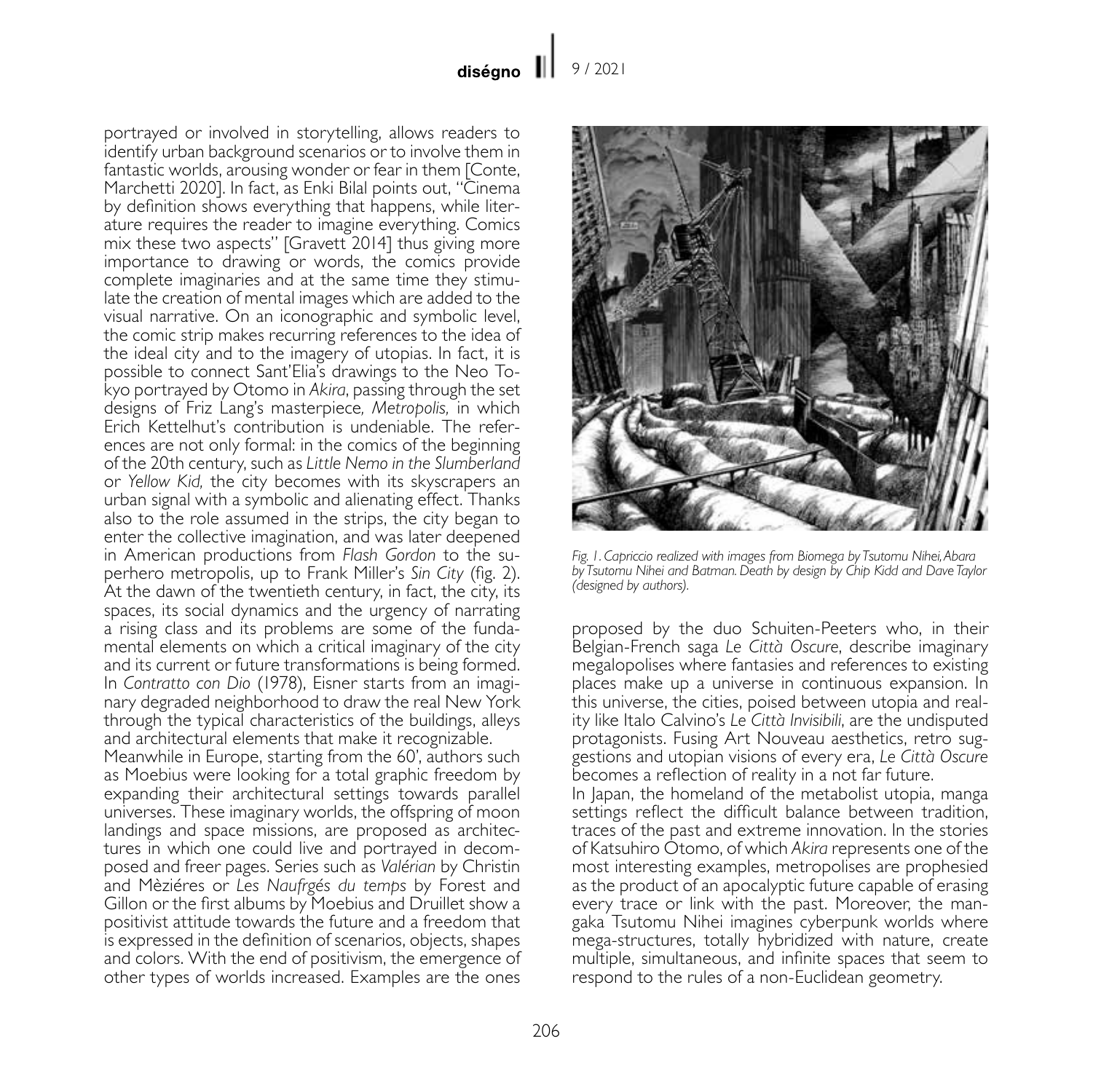

*Fig. 2. In order: Little Nemo in Slumberland by Winsor McCay, on New York Herald 26th July 1908; Yellow Kid edited on New York Journal, on 27th March 1898; Flash Gordon by Alex Raymond n°173 of 1965 (designed by authors).*

The fusion between architecture and comics thus becomes fundamental to the creation of a futuristic vision that is the result of the analysis of a nearby reality. Indeed, cartoonists, architects and artists could foresee the times to come and to imagine worlds that can only come in the future. Through drawing, cartoonists depict real or ideal cities or real caprices, which seem to refer to the works of Canaletto, to Aldo Rossi's *Analogous City* or to James Stirling's *Interrupted Rome*, where architectures distant in time and space are mixed, sometimes with fantasy elements or projects never realized, to form new verisimilar imaginary.

Although the boundary existing between the design of imaginary objects functional to the story and the design of real objects designed for construction is very thin, the design of images can also be consequential [Barbieri 1991]. Indeed, the same architectural imaginary, that comics, science fiction and cinema have contributed to create, is based on the sedimentation of perceptions, signs and memories that become with time real archetypes. In particular, referring to Gilbert Durand and Paolo Portoghesi, three main ones are identified: the archetype nature, the archetype history and the archetype machine [De Domenico 2013].

These three archetypes can also be recognized in the construction of the cities portrayed in the comic strips mentioned so far and in those we intend to examine. Considering the reference context in which the research moves, there are three main cases that will be treated. The first focus, starting from the analysis of *Batman. Death by design*, explores the use of drawing and comics as a critique tool used to express a position regarding the contemporary-future urban development and in this case the relationship with the architectural tradition. The second deals with the Japanese dystopian vision that, starting from Otomo's Neo Tokyo, outlines megalopolis with no links to the past and able to reinterpret Sant'Elia's visions in an imaginary world devoid of any positivism. It then moves on to the labyrinthine architectural scenarios constructed by Nihei, where we find references to the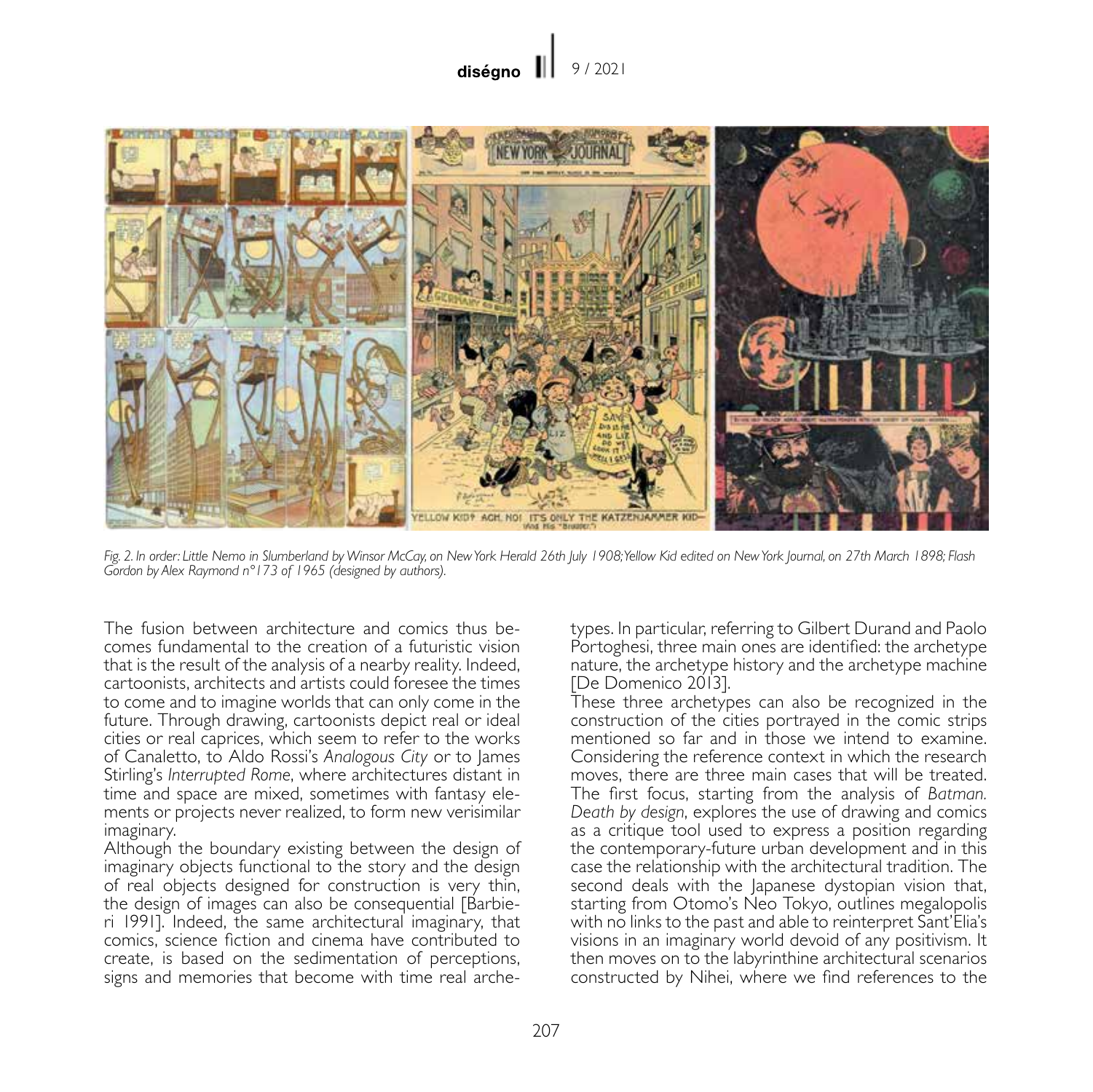

*Fig. 3. Examples of background rendering in shojo. Vignettes from Perfect World (2020) by Rie Aruga, edited by Star comics (designed by authors).*

works of the Metabolists or architects such as Paolo Soleri. Finally, the last part deepens, through the study of the work *Souvenir dell'Impero dell'Atomo*, the construction of a retro-futuristic environment based on the association of styles coming from different periods or places, distant from each other in time and space, and of iconic futuristic architectures.

## Comics as a critique of architecture and the city: the case of Batman. Death by design

Compared to other superhero stories, those belonging to the Batman universe are able to give greater importance to the creation and drawing of objects and architectural spaces in which the protagonist moves. Because of the very genesis of the language of modern comics and its relationship with urban space, it is difficult to think of the spaces portrayed in comics as mere descriptive apparatus, yet there are comics that are practically without background, such as old-style *shojo* where, although there are spatial coordinates of reference, the background is

replaced by screens or shades (fig. 3). The central role of the objects and the city within the Batman universe is connected to the lack of superpowers of the protagonist, who therefore interacts with the environment in an active way by using gadgets, pulleys and cars. The same scenery of Gotham City, imaginative representation of New York in Bill Finger and Bob Kane's mind, becomes the protagonist of the story, renewing itself and assuming different values according to the designer, the narration, or the cinematographic version. The Gotham drawn by Mazzucchelli in Frank Miller's *Batman Anno Uno* is a city on a human scale, a symbol of corruption, alternating between misery and splendor. The hero's need emerges from its representation through the choice of distorted shots, dark shadows, non-white paper support, and Lewis' muddy colors. Although conceived by the original creators as a dark and gothic version of New York, Gotham has evolved in the imagination, due to the work of directors, set designers and cartoonists, absorbing values, meanings and images, aimed at representing decadence, corruption and splendor.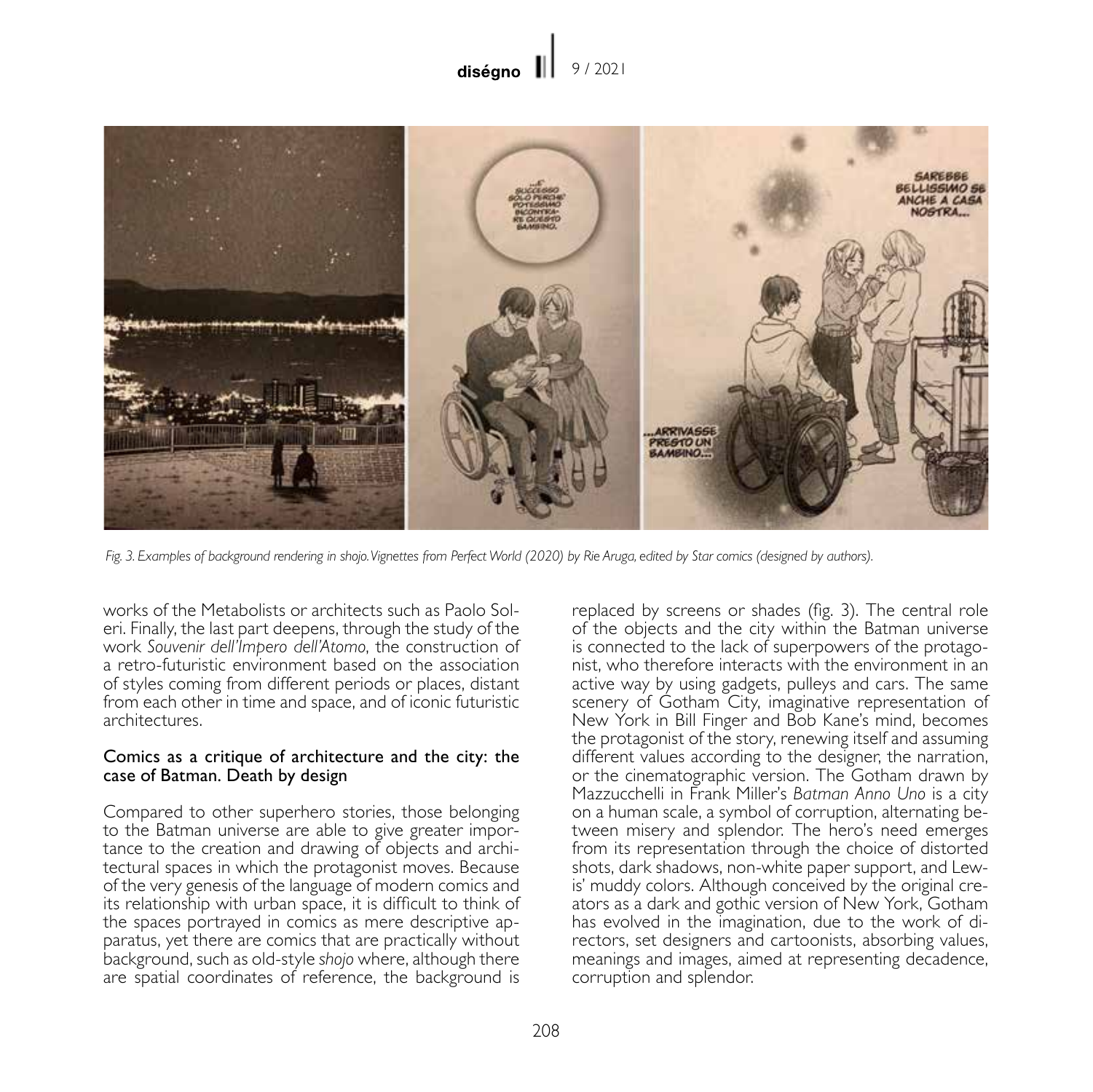#### diségno II 9 / 2021



*Fig. 4. Greenside's old Wayne Central Station; Roomhaus's proposal for the new station; architect Greenside jr. drawing the final design of the station inspired by his father's work (designed by authors).*

An even more important role is played by the city and its architecture in *Batman. Death by design*, written by Kidd and drawn by Taylor, where Gotham is used to criticize contemporary architecture and in particular Rem Koolhaas' Bigness concept. The story is inspired by real events, such as the demolition of the *Pennsylvania station* in 1963 and the collapse of a crane in downtown Manhattan in 2008. The comic becomes a warning and a message, as powerful as a critical essay, about contemporary architecture and the processes that build and demolish cities today. The building speculation together with the most glamorous contemporary architecture, personified by the international archistar Kem Roomhaus, are the main antagonists of the story. The debate between demolition and preservation of architecture takes on great importance. The object of contention is the *Wayne Central Station*, Gotham's historic ruined station and legacy of Bruce Wayne's father. The Roomhaus' new project foresees a huge building with organic shapes, which recalls the architecture of Moebius and Calatrava (fig. 4). Starting point of the story are a series of collapses, prompting Batman to investigate the materials used, compliance, and the involvement of businesses and unions in the construction of the old station. However, these collapses also involve new architecture, such as the newly opened *Celing,* which Roomhaus "describes as a very simple design taken to its extreme, creating a new current of architecture called mini maximalism. The content

of the little cloud picks up and synthesizes Bigness' concept by redefining it as mini-maximalism". For Koolhaas, in fact, "the Bigness is the point at which architecture becomes both maximally and minimally architectural: maximally because of the enormity for the object; minimally because of its loss of autonomy. it becomes an instrument of other forces, it becomes dependent" [Koolhaas 2006, pp.22, 23]. In addition to building speculation, the authors thus criticize the idea of out-of-scale architecture, indifferent to real needs and self-referential.

The effect of verisimilitude is achieved through the choice of framing, distance, and angle of the settings. The glass terrace of the *Celing*, which recalls the crowning of the *Twin Towers*, is initially portrayed from above, to emphasize its dominance over the city whose streets are highlighted in the background using orange, and to reinforce the parallel with the aerial walkway idea that characterizes the drawings of Sant'Elia, the sets of *Metropolis* and more generally the imagery of the future city. The sense of involvement is then underscored in the following vignettes which, assuming the human point of view, best render the sense of vertigo and discomfort caused by being suspended in the void. These imaginary architectures are rendered with great realism. Indeed at the end of the book, Taylor emphasizes how his Gotham is the result of the work done in architectural studios and of the search for numerous architectural references which allow the creation of a verisimilar world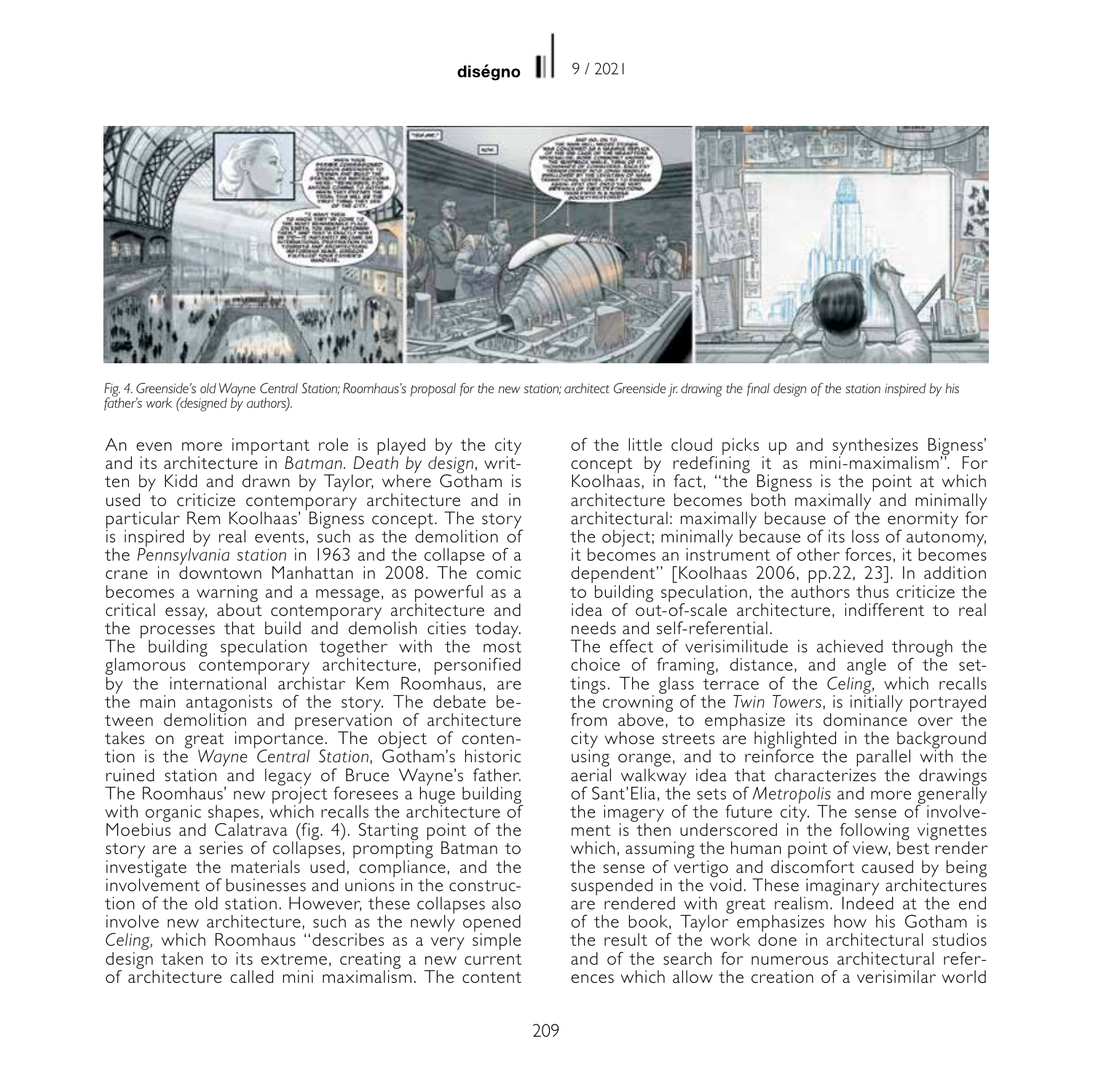

*Fig. 5. From top left: collapse of the crane; the Celing transparent terrace rising above the streets of Gotham; the city seen from above; Batman lying on a scaffold after a fall during a fight (designed by authors).*

poised between imagination and reality. The human point of view is also used in the vignette relating to the collapse of the crane. Dynamism and movement are rendered using three-point perspective and the thickness of the lines, which increases in relation to the progressive approach. The bottom-up shots increase the feeling of oppression and discomfort, identifying the tall buildings with the symbol of power and ture. While the top-down ones help to emphasize the height of the buildings and the city in general, placing emphasis on the verticality of the architecture that characterizes both Gotham and New York (Fig. 5). Also in *Le Città Oscure* series by Schuiten and Peeters, a critique of the development of the contemporary city and its mechanization is evident. In a mix of real references and Art Nouveau style, the cartoonists trace imaginary worlds made of cities closed in on themselves, where architecture is total and absolute.

## Magastructures and dystopias: from Katsuhiro Otomo's Neo Tokyo to Tsutomu Nihei's paper architectures

In the beginning of the twentieth century, especially due to Futurism and the spread of the ideology of the machine, the idea of urban land scape in Italy changed from static to mobile. Among the architects who contributed to the construction of an Italian version of utopia between the two wars, it was Antonio Sant'Elia who pre-<br>sented a new way of thinking about architecture and the future city. Although unfinished, his paper architecture has been able to find realization outside of architecture itself. Starting from the German experimental cinema of the 1920s, passing through the representations of megalopolises present in numerous anime and manga, his work has become a fertile legacy for directors, illustrators, and writers. Through the *Manifesto of Futurist Architecture*, Sant'Elia enunciates a desire to break with tradition by imagining an architecture that cannot "be subject to any law of historical continuity" and that "has its reason for being only in the special conditions of modern life" [Sant'Elia 1914]. In his drawings, the architect uses geometric forms of Assyrian-Babylonian derivation whose monumentality is capable of distancing themselves from humankind. Buildings as separate entities are also found in the idea of the city presented in Lang's *Metropolis*, in Otomo's *Akira* manga or in Nihei's works, where modern man must resign himself to being a mere element of urban space. In the development of *Metropolis*, Lang inserts different elements that refer to the work of San'Elia. The same sketches made by Kettlehut show urban perspectives where high steel and glass towers rise above multi-level streets, overhung by suspension bridges, which have become a recurring element in many manga, anime and science fiction films (fig. 6). Another fundamental component taken up with different values by Lang and Otomo is the aforementioned break with the past. In this way, as Riffel argues, the city "is not just a generic avatar, but an avatar of a modern form of thinking, and as such, it must represent a complete break with history" [Rosati 2020, pp. 20-25]. Neo Tokyo, with its post-nuclear ar- chitecture and various cyberpunk contaminations, rises indeed from the ruins left by an explosion that razed it to the ground and is therefore totally new.

The urban form of these cities is in continuous transformation and the man inside is no longer the protagonist of the space. The *Mangaka* emphasizes the relationship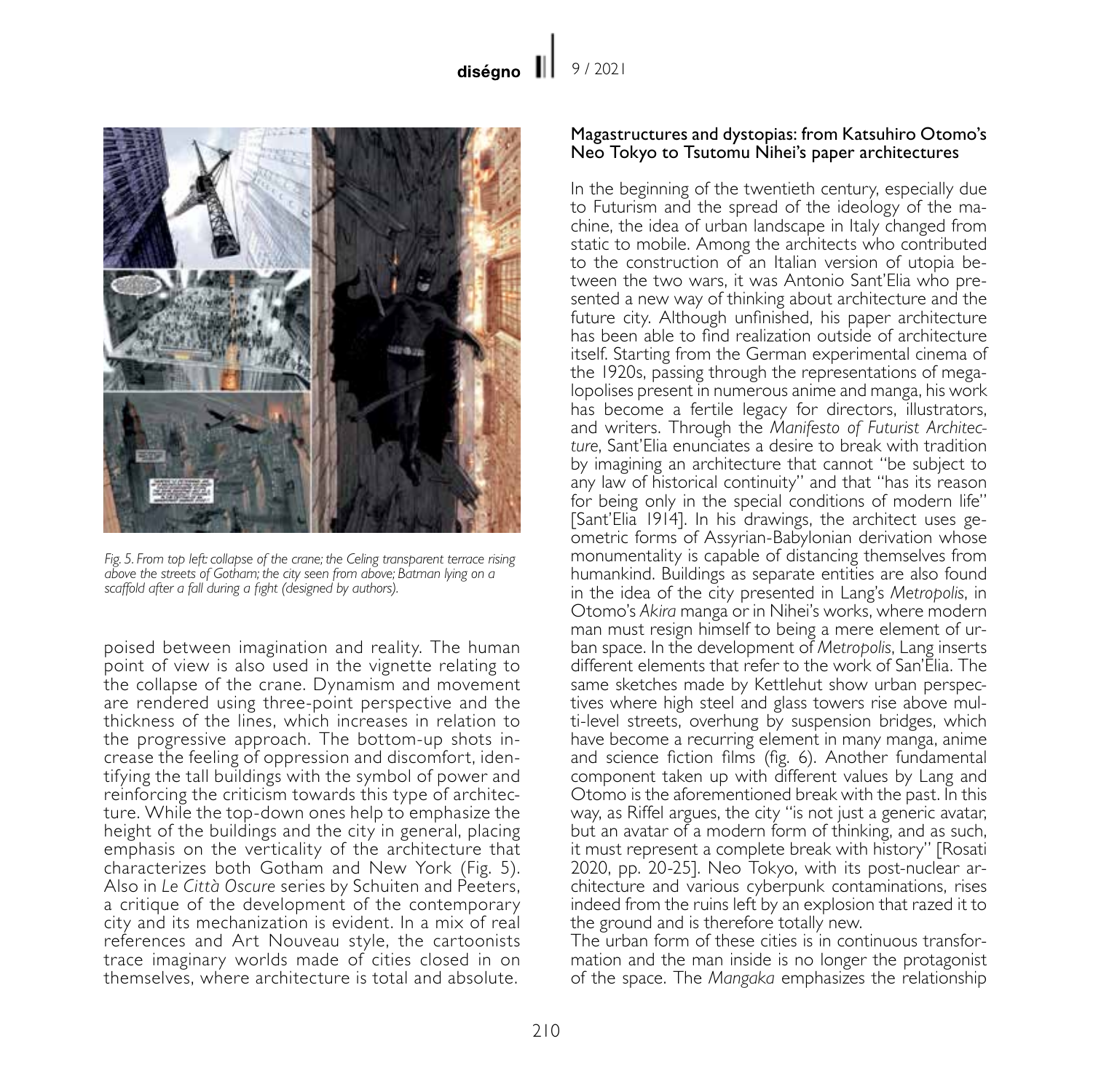between man and city through perspectives where the human figure is absent or reduced to balloons or small silhouettes. The verticality is emphasized both through the perspective views portrayed by highways and bridges outside, which allow you to see the island in all its size and height with evident similarities to Manhattan, and using immersive shots in the streets or alleys inside. In this case Otomo exploits the use of central perspective, sometimes cutting off the end of the buildings and giving the idea of an infinite wall that rises above its inhabitants. Another recurring element is the ruin, represented with aerial perspectives, which emphasize the claustrophobic and unhealthy atmosphere of the city. However, among the ruins of the surrounding buildings one can recognize the facades of famous ones, showing how everything that was destroyed was then transformed and amalgamated into the new ultra-modernist structures (fig. 7).

This idea of a ruined Tokyo, subject to destruction, can also be linked to the post-atomic legacy of the events of the Second World War. The representation of the city absorbes and reflects the anxieties and ideas of various generations and social strata, which the *Mangaka* translate through the creation of imaginary Tokyo into shaky and extemporaneous realities. Other significant examples of this attitude can be found in the Neo Tokyo 3 of *Evangelion*, in perpetual crisis of destruction, or in the city of *One-Punch Man*, which reshapes the topography of Tokyo into sub-cities that are in turn destroyed by endless calamities (fig. 8).

Also the biological cities that characterize the manga of Tsutomu Nihei, an architect by background and specialized in the design of skyscrapers, are the main protagonists of his manga, surrounded by ruin and decadence. Through his constructions, Nihei portrays a world that is a cyberpunk metaphor for the contemporary metropolis. This world is made up of constantly evolving mega-struc- tures, which extend as far as the eye can see through the juxtaposition of architectural elements and hybrid spaces in which nature and artifice come together. From a formal, conceptual and aesthetic point of view, Nihei's work can be traced back to the metropolises integrated into the landscape imagined by the Metabolists. Incorporating history and nature, the metabolist new cities should have

*Fig. 6. The recurring forms of future cities. Excerpt from The New City by Sant'Elia, 1914; among the streets of Metropolis by Lang, 1927; composition of projects from The Metropolis of Tomorrow, 1929 by Ferriss (designed by authors).*

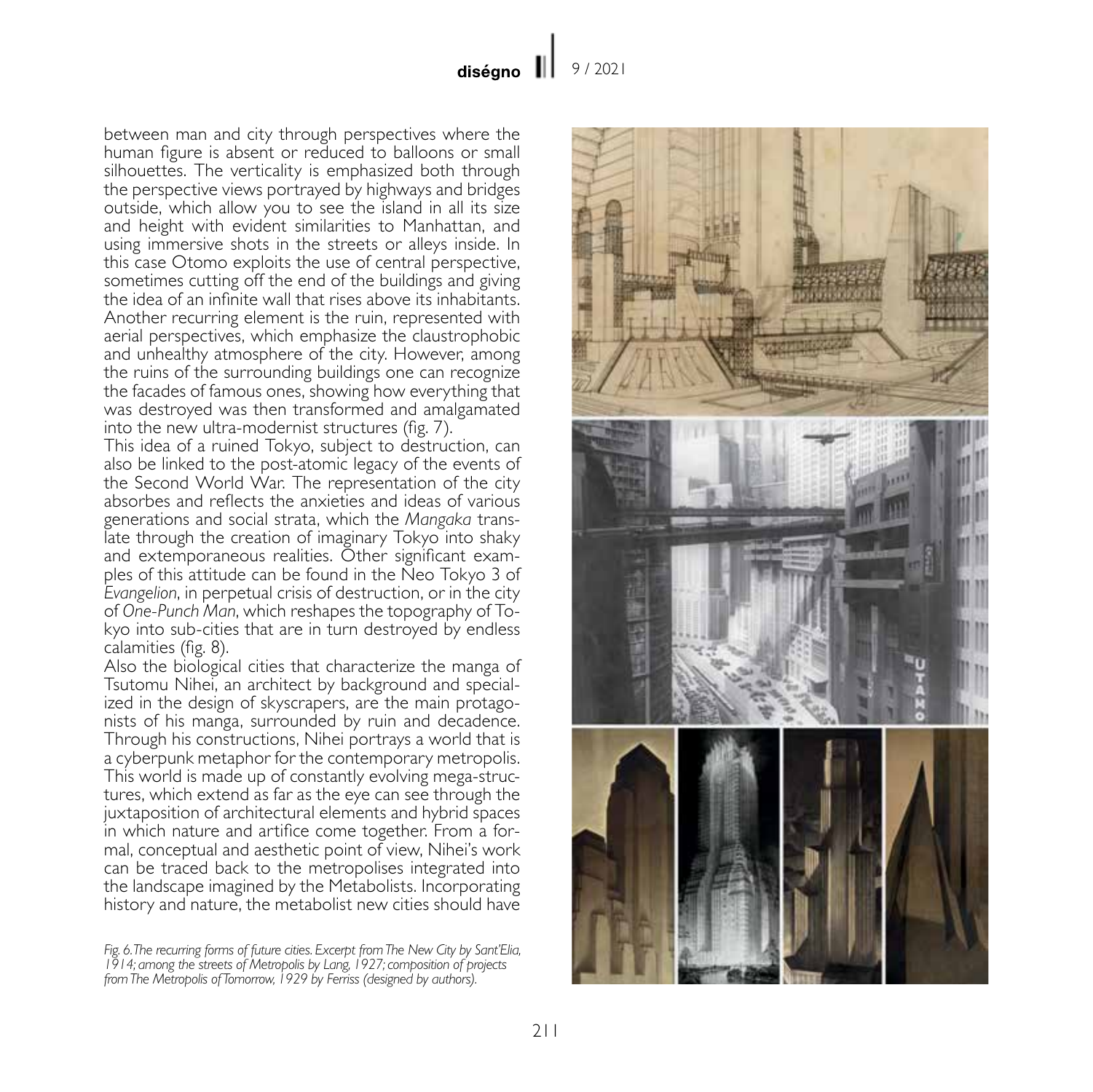expanded like living architectural organisms in harmony with nature. Nihei exaggerates this biomorphic aspect by proposing megastructures that grow in a natural but chaotic way. There is a strong reference to the famous scene in Terry Gilliam's *Brazil*, where enormous skyscrapers seem to rise from the ground in a unity between architecture and nature. His nervous lines, the use of black and chiaroscuro refer instead to the engravings of Piranesi, while the complex labyrinthine spaces drawn look to the works of Escher.

Nihei's world is populated by a post-humanity unable to dominate the architectural element, which has in fact taken over the human component. This position is emphasized by the mangaka through aberrated perspectives, tilted shots, inhuman points of view and the chromatic choice, where the contrast of black and white emphasizes the vastness of empty space and the oversized scale of the megastructures. Nihei sets these dystopian worlds thanks to the drawing. As pointed out in an interview in 2001, the buildings' details and the construction particulars, which may appear as secondary elements, are the result of a careful study, carried out also through the realization of plans and sections and aimed at making the environments work at their best to give verisimilitude. The story proceeds through continuous environments in which the orientation is lost and even gravity seems to change in an irrational way. Even points of reference such as the earth line or the sun are sometimes eliminated, as in the case of *BLAME!*, underlining the totality of these hyper-urban spaces. In these environments, nature does not follow the rules of rational urban planning but is totally out of control and assumes characters that can be considered hostile for the very survival of the human race (fig. 9).

## Style and architecture combination: the image of the retro future of Souvenir dell'Impero dell'Atomo

As already seen, comics and architecture share the sphere of graphic representation, but the total freedom of the former allows us to better recognize the mechanisms used to build architectures that, although belonging to the sphere of imagination, move from real elements recomposed in a new way. Through sequences of different

*Fig. 7. Images collage from the manga Akira, vol. 5 and 6, by Katsuhiro Otomo, showing the scale of the buildings and the use of perspective (designed by authors).*

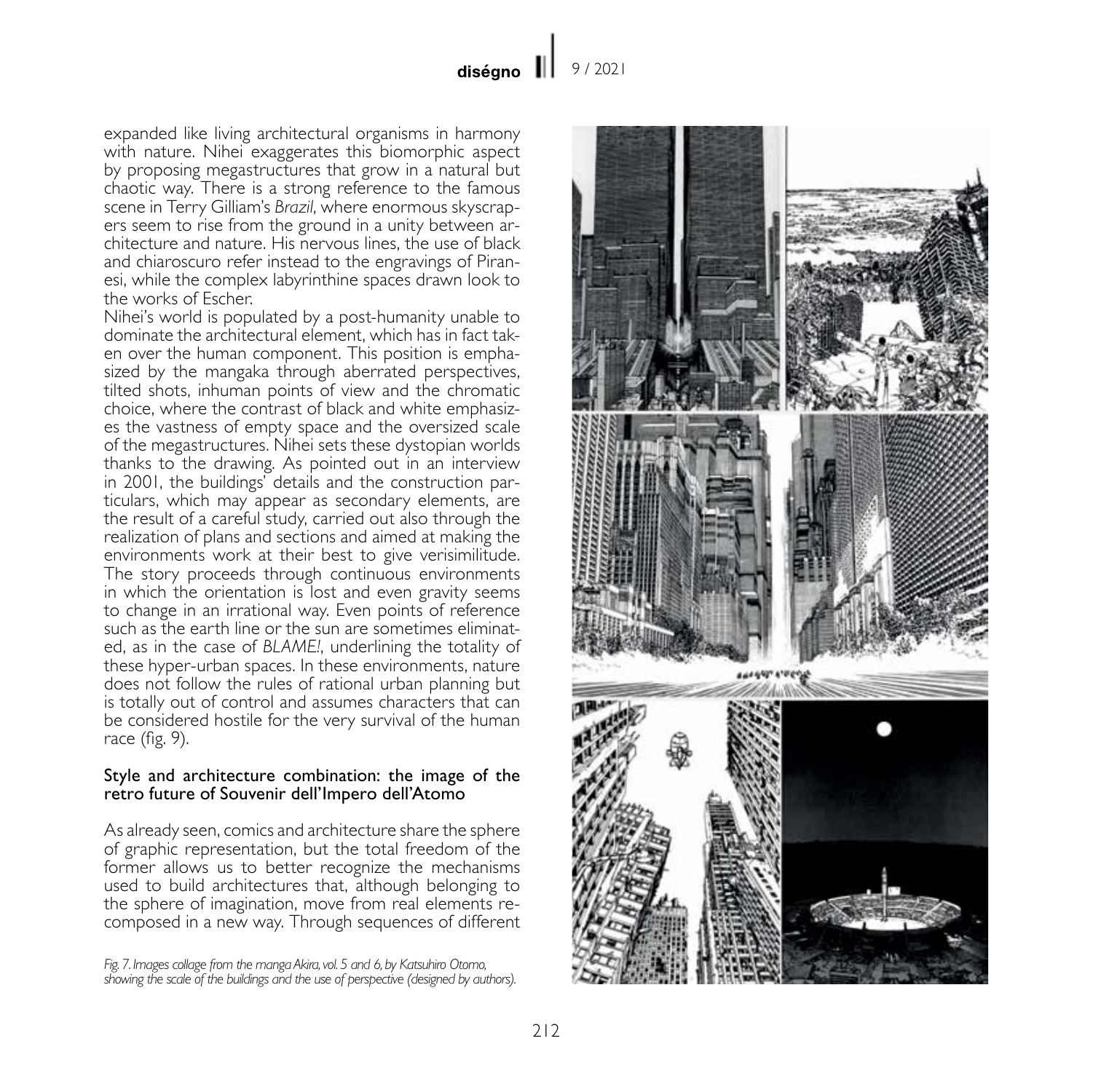images of the same place, the reader recreates in his mind the entire space of the story, giving it a dominant identity. As Scott McCloud points out, "space is to a comic what time is to a film" [McCloud, 2008, p. 15]. The space of the story, constructed through the mechanism of closure and the use of allegorical architecture, recalls the idea of the theater of memory that, for Frances Yates, gives shape to images of an iconic architecture resulting from the association of memories, dreams, and archetypes [Yates, 1972]. These mechanisms are also used to allow the recognition of deliberately realistic settings, for example in *Tramezzino* by Bacillieri, where the buildings by Caccia Dominioni, Magistretti, BBPR, become landmarks of the city, presenting Milan as the protagonist of the story. Fior in *Celestia*, on the other hand, exploits reality and unrealized projects to create a Venice on the borderline between imagination and reality, where unrealized projects such as Le Corbusier's *Venice Hospital* and Wright's *Casa Masiero* can be recognized. Outside the city, there is a mix of imaginary landscapes and architectures, such as the *Muralla Roja* by Bofill or the *Salk Institute* by Kahn. The recomposition through a spatio-temporal transposition of different architectural styles or citations of iconic architectures, relocated in places or times distant from their origin, becomes fundamental for the creation of imaginary architectures. One example is steampunk, in which architectures of Victorian and Art Nouveau inspiration are mixed with materials typical of the industrial period of the 19th century and modern technologies. In the series *Le città Oscure*, Schuiten and Peeters re-propose the sense of astonishment and wonder peculiar to the late nineteenth and early twentieth century by evoking its typical architectural styles. The authors recall the utopian impetus characterizing the architecture and urbanism of the period and bring together suggestions and imaginative elements derived from the Fifties and Sixties and symbolic of progress, such as plastic objects or aerodynamic vehicles. In the *Nikopol* trilogy, Bilal portrays the Paris, London and Berlin of 2023, juxtaposing the architecture of the city with urban icons that are distant from each other and creating a new imagery that is the result of the space-time short-circuit implemented. In *Souvenir dell'impero dell'atomo* the story itself plays on continuous jumps between present, past and future, which are dis-

*Fig. 8. In order: One-Punch Man by One; Akira by Katsuhiro Otomo and a scene from Neon Genesis Evangelion Rebuild by Hideaki Anno (designed by authors).*

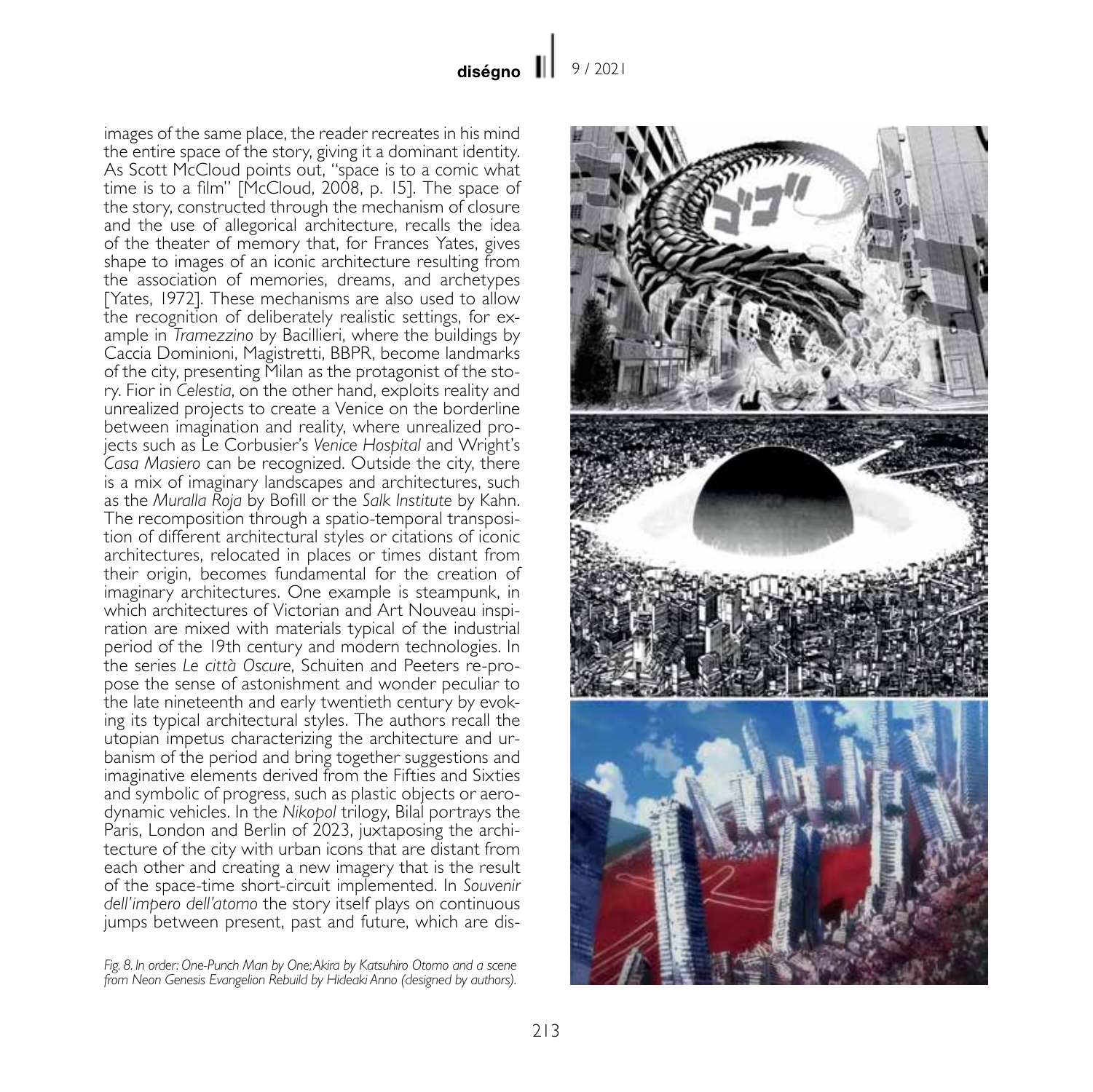

*Fig. 9. Images collage from manga Blame! and Abara di Tsutomu Nihei (designed by authors).*

tinguished by different chromatic choices and multiple graphic styles, mixing references to the world of graphics, architecture and the history of science fiction comics. To support the narrative, the drawing of the illustrations acquires the elements of stroke and color related to the historical period and the place where the action takes place. In the vignettes, the story of the future is rendered in gray scale, a metaphor for an imagined but not yet realized world, and contrasts with the present, the past or the story of heroic deeds, lived in reality or in fantasy, treated in color (fig. 10). This uninterrupted succession of style changes, referring to superhero albums, science fiction or to the identity of the places themselves, does not make the comic a mere sample of recognizable quotations, but a real homage to the world of science fiction comics. The authors, through the use and choice of specific architectures, succeed in communicating an idea of retro-future closely connected to the common image of the future shaped by the avant-garde and the Expos. The *Finnish Pavilion* designed by Aalto for the 1939 Expo



*Fig. 10. Images collage from various historical periods illustrated in Souvenir dell'Impero dell'Atomo, showing the different architectural and design styles (designed by authors).*

in New York is thus transfigured into the seat of interrogation of the distant Empire of the Atom, whose cities take up the sets of *Metropolis* and the buildings designed by Sant'Elia. The terminal of the New York airport by Saarinen is transformed into the palace of the infamous Zelbub, from which one can admire the distant earth. The same venue of the 1958 Expo is the backdrop for a mad car race between past and present (fig. 11). Instead, the *American Case Study Houses* became the symbol of a future way of living, together with the use of plastic seats in the interiors, such as the *Panton Chairs*, the *Eames Plastic Chairs* or the *Tulips*. The characteristic of experimentation and innovation of these timeless icons allows the authors to draw a future world not far from the reader's memory and therefore plausible. Even if these objects are part of our present or past, they assume, thanks to their contextualization, the innovative value that originally characterized them. In all these examples, through the repetition of iconic styles and architectures coming from different places or historical periods, cartoonists create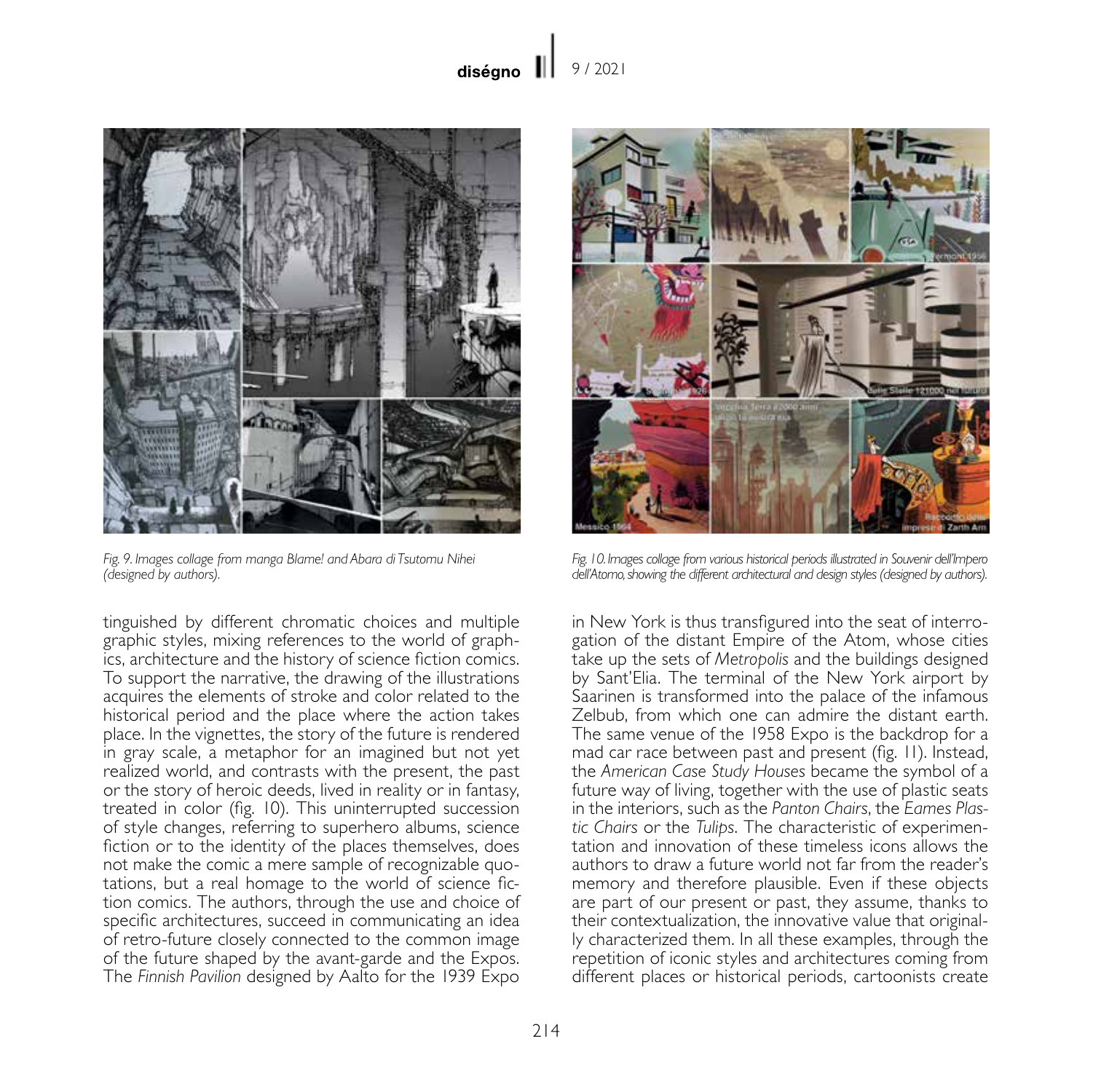

an atmosphere able to communicate from a symbolic and semantic point of view the representative values of one or more styles and to create a new language, through which they originate the forms of the future imaginary.

## Conclusions

Due to the universe of signs, forms and archetypes that they share, comic book settings manage to use both popular codes and those of the typical language of architecture. This contamination of genres allows comics to become a medium of particular interest, on a par with, if not more than, the cinema, in the creation of futuristic, dystopian and fantastic cities.

Through the association of styles or iconic elements (archetype history), comic book artists are able to create new imagery and new languages, aimed at the representation of future cities. However, a future imaginary can also be obtained by endowing architecture with its own life (machine archetype) and by making it able to shape itself and the surrounding world in relation to the natural element. In both cases however, the imagery is reinforced by the choice of perspectives that give more space to the architecture than to the human component, reinforcing for example monumentality, verticality and scale. The style of the drawing also contributes to enhancing the atmosphere by referring to the archetypes of classic and retro science fiction, to the futuristic avant-garde or by emphasizing, through chromatic contrasts, the dark and negative vision of the environment. Openly critical, veiled, or implied, the message communicated through the representation of the future city brings with it iconic and recognizable characters in the subconscious, which allow to relate the contents underlying the architecture, whether they are a positive or negative criticism of architectural theories and contemporary society. In addition, the future worlds that populate the comic strips are able, through the drawing, to reflect and give substance to the fears, anxieties and desires that characterize the cities and society today.

*Fig. 11. Images collage showing some of the references mentioned in Souvenir dell'Impero dell'Atomo (designed by authors).*